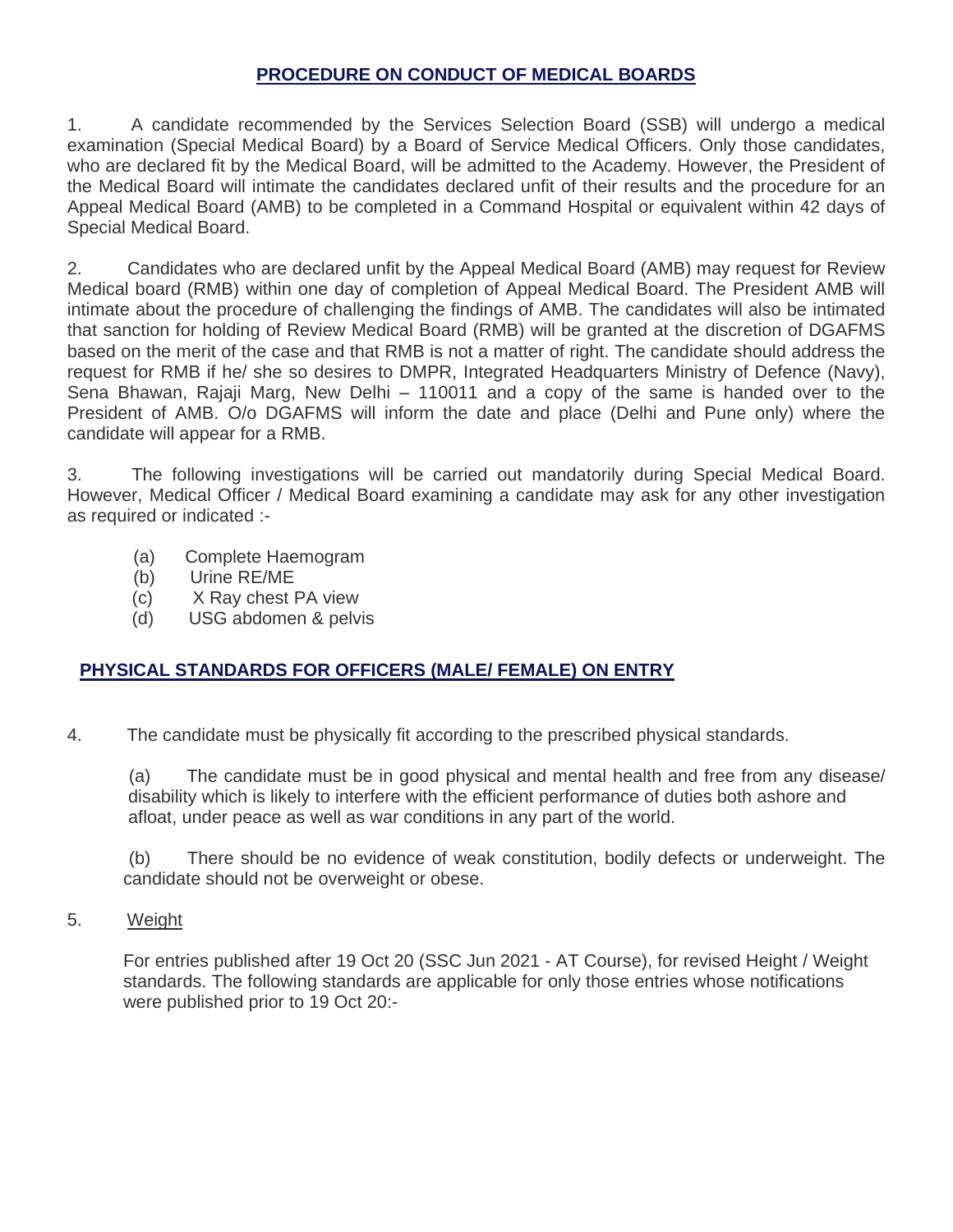# **TABLE - I HEIGHT / WEIGHT STANDARDS FOR NAVY (MALE)**

|                      |    |    |    |    | <b>AGE IN YEARS</b> |    |        |    |    |        |    |    |    |    |
|----------------------|----|----|----|----|---------------------|----|--------|----|----|--------|----|----|----|----|
| <b>Height in Cms</b> | 15 | 16 | 18 | 20 | 22                  | 24 | 26     | 28 | 30 | 32     | 34 | 36 | 38 | 40 |
| 152                  | 43 | 44 | 45 | 46 | 47                  | 48 | 48     | 49 | 49 | 50     | 50 | 50 | 51 | 51 |
| 155                  | 44 | 45 | 46 | 47 | 49                  | 50 | 50     | 51 | 51 | 52     | 52 | 52 | 53 | 53 |
| 157                  | 45 | 46 | 47 | 49 | 50                  | 51 | 51     | 52 | 53 | 53     | 53 | 54 | 54 | 55 |
| 160                  | 46 | 47 | 48 | 50 | 51                  | 52 | 53     | 53 | 54 | 54     | 56 | 56 | 56 | 57 |
| 162                  | 47 | 48 | 50 | 52 | 53                  | 54 | 54     | 55 | 55 | 56     | 56 | 57 | 57 | 58 |
| 165                  | 49 | 50 | 52 | 53 | 55                  | 56 | 56     | 57 | 57 | 58     | 58 | 58 | 59 | 59 |
| 168                  | 51 | 52 | 53 | 55 | 57                  | 58 | 58     | 58 | 59 | 59     | 60 | 60 | 61 | 61 |
| 170                  | 52 | 53 | 55 | 57 | 58                  | 59 | 60     | 60 | 61 | 61     | 62 | 62 | 62 | 63 |
| 173                  | 54 | 55 | 57 | 59 | 60                  | 61 | 62     | 62 | 62 | 63     | 64 | 64 | 65 | 65 |
| 175                  | 56 | 57 | 59 | 61 | 62                  | 62 | 63     | 64 | 64 | 65     | 66 | 67 | 67 | 67 |
| 178                  | 58 | 59 | 61 | 62 | 63                  | 64 | 65     | 66 | 67 | 67     | 68 | 69 | 69 | 70 |
| 180                  | 60 | 61 | 63 | 64 | 65                  | 66 | 67     | 68 | 69 | $70\,$ | 71 | 71 | 72 | 72 |
| 183                  | 62 | 63 | 65 | 67 | 67                  | 68 | $70\,$ | 71 | 72 | $72\,$ | 73 | 74 | 75 | 75 |
| 185                  |    | 66 | 67 | 69 | 70                  | 71 | 72     | 73 | 74 | 75     | 76 | 77 | 77 | 78 |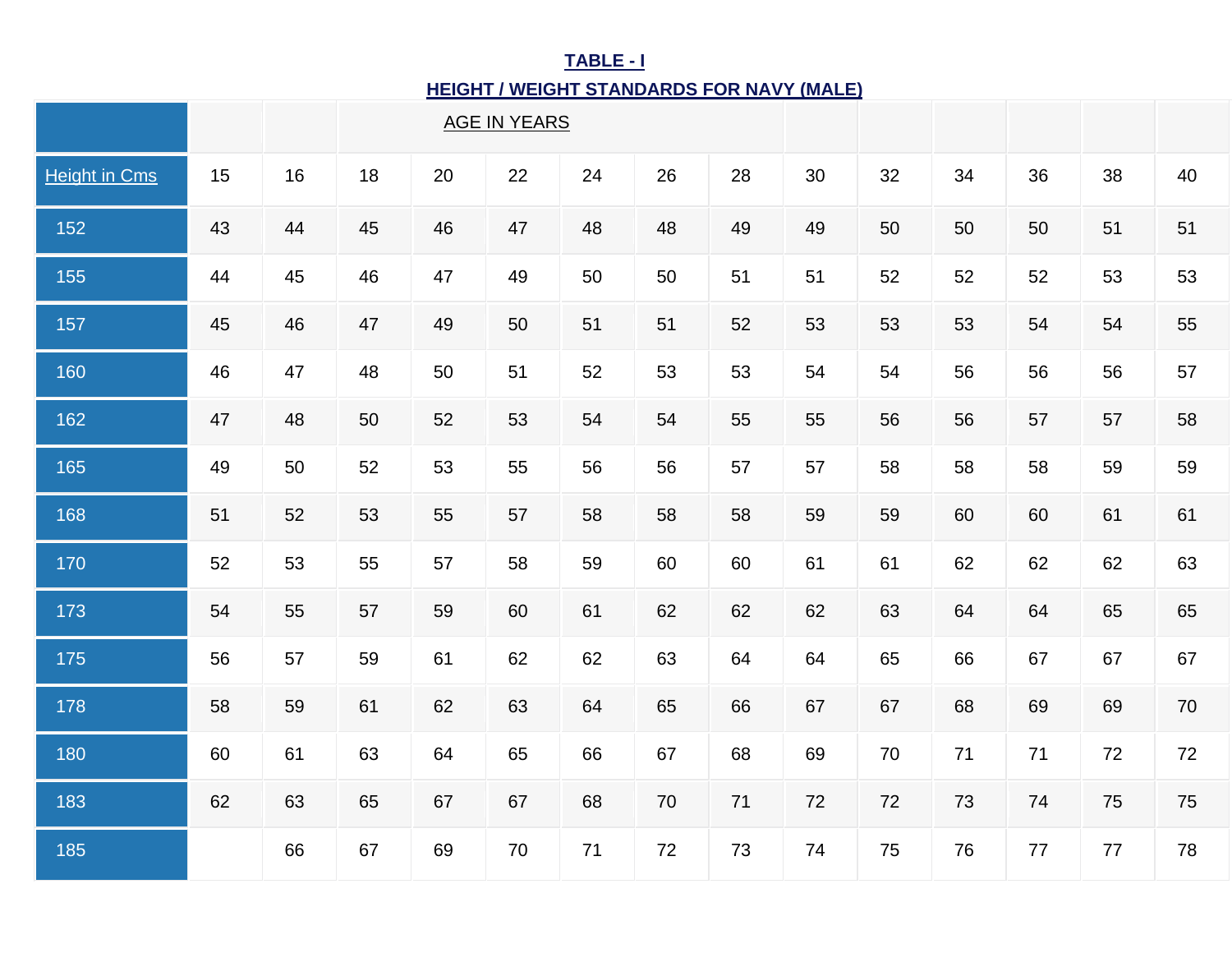| 188 | 68 | 70 | 71 | 72 | 74 | 75/             | 76 | 77 | 78 | 79 | 80 | 81 | 81 |
|-----|----|----|----|----|----|-----------------|----|----|----|----|----|----|----|
| 190 | 70 | 72 | 73 | 74 | 76 | 78              | 79 | 80 | 81 | 82 | 82 | 83 | 84 |
| 193 | 72 | 74 | 76 | 77 | 78 | 80 <sub>1</sub> | 81 | 82 | 83 | 84 | 85 | 86 | 87 |
| 195 | 75 | 77 | 78 | 79 | 81 | 82              | 83 | 85 | 86 | 87 | 88 | 89 | 90 |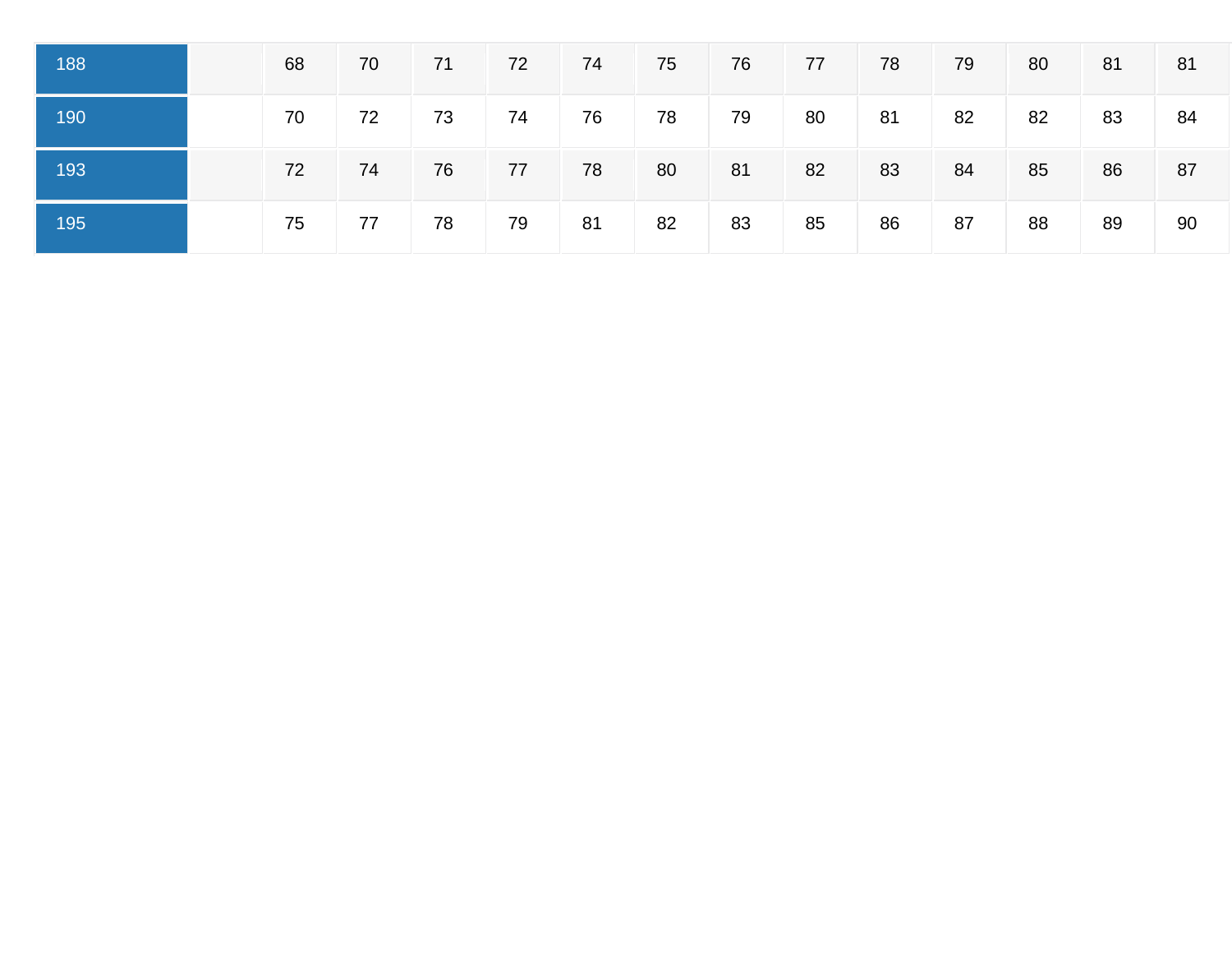# **TABLE - II**

## **HEIGHT / WEIGHT STANDARDS FOR NAVY (FEMALE)**

|                      |           | <b>AGE IN YEARS</b> |      |      |      |      |      |      |      |      |
|----------------------|-----------|---------------------|------|------|------|------|------|------|------|------|
| <b>Height in Cms</b> | $17 - 18$ | 20                  | 25   | 30   | 35   | 40   | 45   | 50   | 55   | 60   |
| 148                  | 36        | 38.5                | 41   | 42.5 | 44   | 45   | 46.5 | 47   | 48.5 | 49   |
| 150                  | 38.5      | 40.5                | 41.5 | 43.5 | 45   | 46   | 47   | 48   | 49   | 50   |
| 153                  | 40.5      | 42                  | 43.5 | 45.5 | 46.5 | 48   | 48.5 | 49.5 | 50.5 | 52   |
| 155                  | 42        | 43                  | 44.5 | 46   | 47.5 | 49   | 49.5 | 50   | 51.5 | 52.5 |
| 158                  | 43        | 45                  | 46.5 | 48   | 49.5 | 50.5 | 51.5 | 52   | 53   | 54.5 |
| 160                  | 45        | 46                  | 47.5 | 49   | 50.5 | 51.5 | 52.5 | 53   | 54   | 55.5 |
| 163                  | 46        | 47.5                | 49   | 50.5 | 51.5 | 52.5 | 53   | 54   | 55.5 | 56.5 |
| 165                  | 47.5      | 49                  | 51   | 52   | 53   | 54   | 55   | 56   | 57   | 58   |
| 168                  | 49        | 50                  | 52   | 54   | 55.5 | 57   | 58   | 59   | 60   | 61   |
| 170                  | 50        | 51                  | 53   | 55   | 56   | 58   | 59   | 60   | 61   | 62   |
| 173                  | 52        | 53                  | 55   | 56   | 57   | 59   | 60   | 61   | 62   | 63   |
| 175                  | 53.5      | 55                  | 56.5 | 57.5 | 59   | 60.5 | 62   | 63   | 64   | 65   |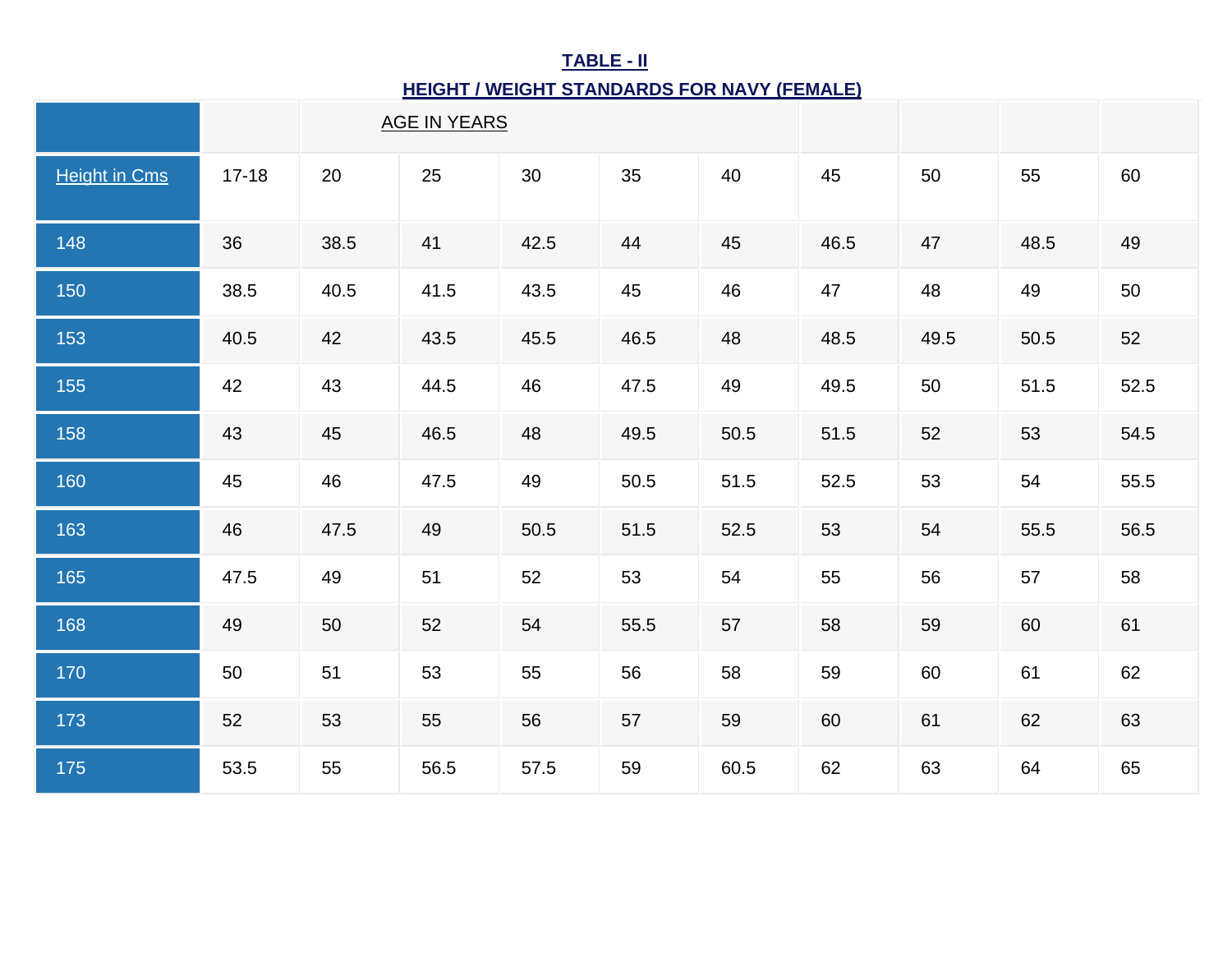*Notes:-*

*1. The principle of "Average" will be utilized for calculating body weight for in between height.*

*2. "Individual's weight is considered normal if it is within +10 % departure from average weight given in the table I and II". However, in individuals with heavy bones and broad build as well as individuals with thin build, but otherwise healthy this may be relaxed to some extent on merit.*

- 6. During the medical examination of candidates, the following principal points will be ensured:-
	- (a) The candidate is sufficiently intelligent.
	- (b) The hearing is good and that there is no sign of any disease of ear, nose or throat.

 (c) Vision in either eye is up to the required standard. His/ her eyes are bright, clear and with no obvious squint or abnormality. Movements of eye balls should be full and free in all directions.

- (d) Speech is without impediment.
- (e) There is no glandular swelling.
- (f) Chest is well formed and that his/her heart and lungs are sound.
- (g) Limbs of the candidates are well formed and fully developed.
- (h) There is no evidence of hernia of any degree or form.
- (j) There is free and perfect action of all the joints.
- (k) Feet and toes are well formed.
- (l) Absence of any congenital malformation or defects.

(m) He/she does not bear traces of previous acute or chronic disease pointing to an impaired constitution.

- (n) Presence of sufficient number of sound teeth for efficient mastication.
- (p) Absence of any disease of the Genito-Urinary tract.
- 7. Major defects for rejection are as under:-
	- (a) Weak constitution, imperfect development, congenital malformation, muscular wasting.

(b) Malformation of the head including deformity from fracture or depression of the bones of the skull.

(c) Disease or abnormal curvature of the spine, Scoliosis more than 10 degree by Cobb's method till less than 25 years of age and 15 degree in more than 25 years of age.

*Note:-* X-Ray of the spine will not be carried out as a routine. It will however be done on the advice of the Surgical Specialist wherever indicated.

(d) Skeletal deformity either hereditary or acquired and disease or impairment of function of bones or joints.

*Note:-* Rudimentary cervical rib causing no signs or symptoms is acceptable.

- (e) Asymmetry of torso or limbs, abnormality of locomotion including amputation.
- (f) Deformity of feet and toes.

## 8. *Eye*.

(a) Deformity or morbid condition of the eye or eyelids that is liable for aggravation or recurrence.

- (b) Manifest squint of any degree.
- (c) Active trachoma or its complication or sequelae.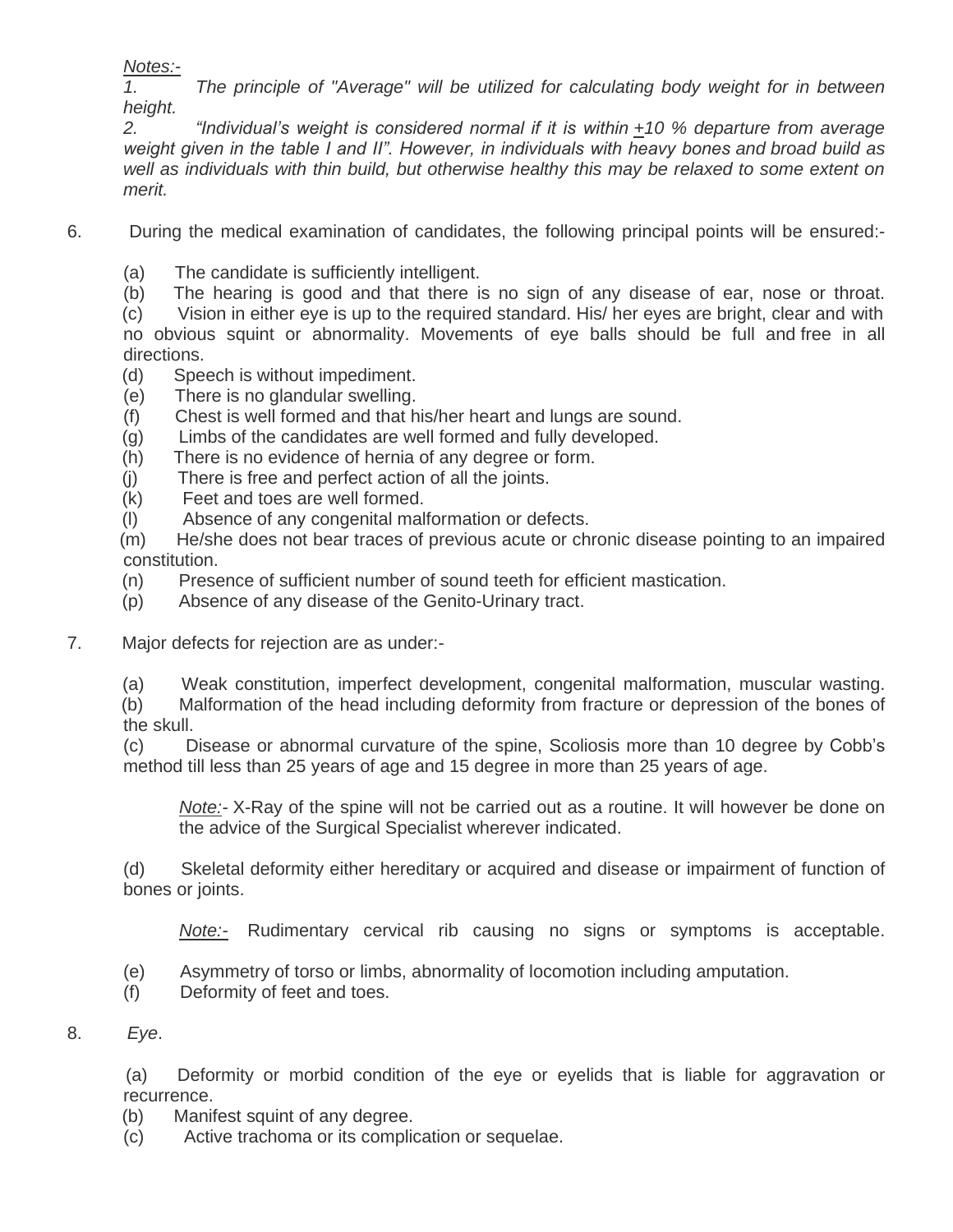(d) Visual acuity below prescribed standards.

*Notes:-*

(i) Visual standards for Officers' Entry into Executive Branch will be as follows:-

| SI<br><b>No</b> | Criteria                                    | NDA (Navy) / NDA<br>(NA) / 10+2 (B Tech)<br>DESSC (Pilot)<br>$\sqrt{ }$<br><b>DESSC (Observer)</b> | CDSE/<br>NCC,<br><b>DESSC GS</b><br>(X), 1<br>GS<br>PC.<br>(X)<br>DESSC (Hydro) | <b>NAIC</b>    | Law<br>Logistics<br>Education<br>IT | <b>ATC</b>     |
|-----------------|---------------------------------------------|----------------------------------------------------------------------------------------------------|---------------------------------------------------------------------------------|----------------|-------------------------------------|----------------|
| (a)             | Uncorrected<br>vision                       | 6/6<br>6/9                                                                                         | 6/12<br>6/12                                                                    | 6/60<br>6/60   | 6/60<br>6/60                        | 6/9<br>6/9     |
| (b)             | Corrected vision                            | 6/6<br>6/6                                                                                         | 6/6<br>6/6                                                                      | 6/6<br>6/12    | 6/6<br>6/12                         | 6/6<br>6/6     |
| (c)             | Limits of Myopia                            | $-0.75$                                                                                            | $-1.5$                                                                          | $-3.5$         | $-3.5$                              | $-0.75$        |
| (d)             | <b>Limits</b><br><b>of</b><br>hypermetropia | $+1.5$                                                                                             | $+1.5$                                                                          | $+3.5$         | $+3.5$                              | $+3.0$         |
| (e)             | <b>Binocular vision</b>                     | $\mathbf{III}$                                                                                     | III                                                                             | $\mathbf{III}$ | $\mathbf{I}$                        | $\mathbf{III}$ |
| (f)             | Limits of Colour<br>perception              |                                                                                                    |                                                                                 | Ш              | III                                 | $\mathsf{II}$  |

(ii) Visual Standards for Officers' Entry into Technical Branches will be as follows:-

| SI <sub>No</sub> | Criteria                              | Common<br>$10+2$ (INA) | Graduate<br>Entry<br>DPC /<br>Entry<br>(University /<br>SSC) | Constructor/<br>Naval<br>Architect |
|------------------|---------------------------------------|------------------------|--------------------------------------------------------------|------------------------------------|
| (a)              | Uncorrected vision                    | 6/6<br>6/9             | 6/24<br>6/24                                                 | 6/60<br>6/60                       |
| (b)              | Corrected vision                      | 6/6<br>6/6             | 6/6<br>6/6                                                   | 6/12<br>6/12                       |
| (c)              | Limits of Myopia                      | $-0.75$                | $-3.5$                                                       | $-3.5$                             |
| (d)              | Limits of<br>hypermetropia            | $+1.5$                 | $+3.5$                                                       | $+3.5$                             |
| (e)              | <b>Binocular vision</b>               | $\mathbf{III}$         | $\mathbf{III}$                                               | $\mathbf{III}$                     |
| (f)              | <b>Limits of Colour</b><br>perception |                        | $\mathsf{II}$                                                | Ш                                  |

(iii) Kerato-Refractory Surgery (LASIK) maybe allowed for Short Service Commission intake of officers in the following categories:-

a. Observer Entry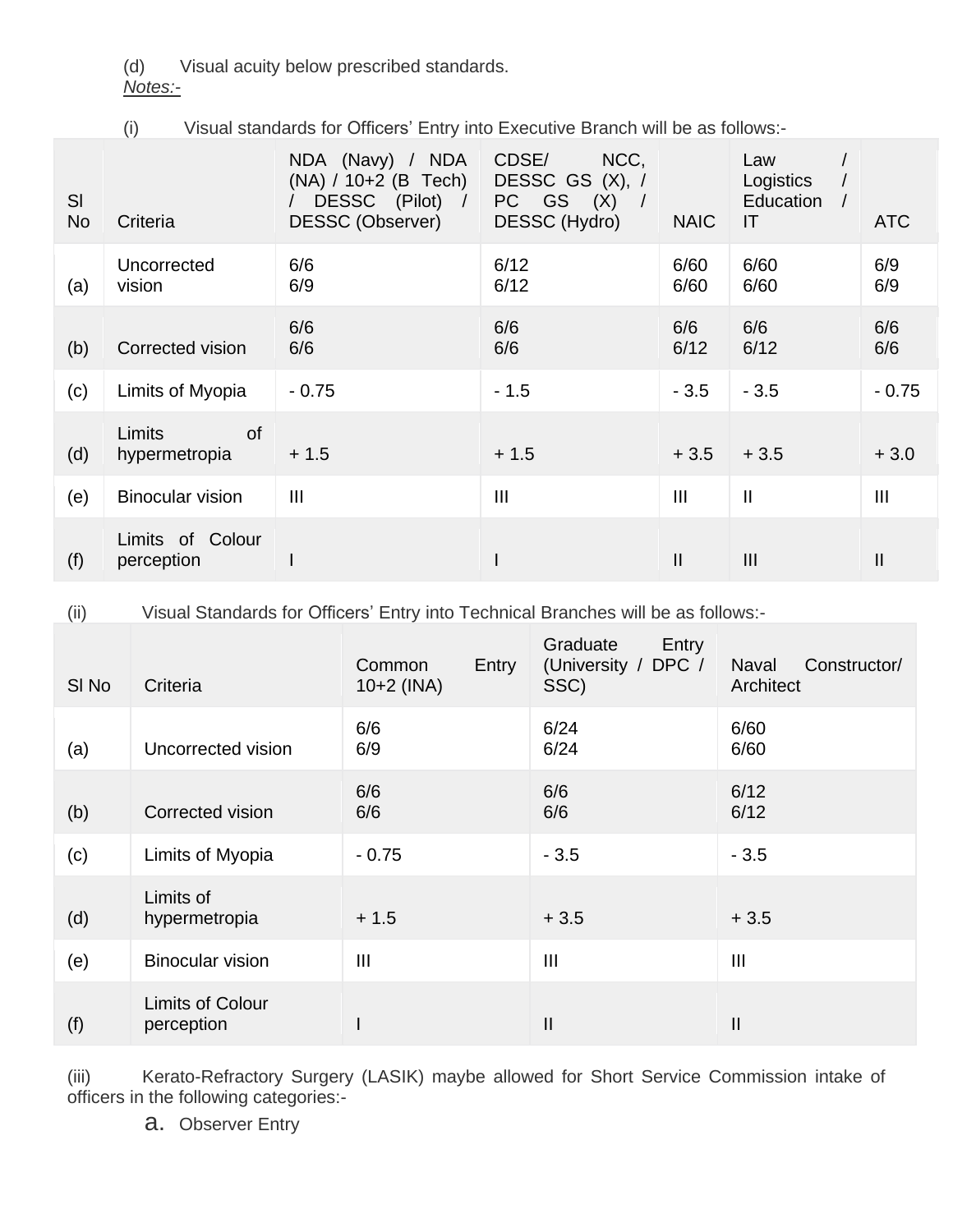- b. ATC Entry
- c. NAI
- d. Law
- e. Logistics
- f. Education
- g. Graduate Entry Technical
- h. Naval Constructor/ Architect
- (iv) LASIK may be allowed subject to the following conditions :
	- a. Surgery should not have been carried out before 20 years of age.
	- b. Uncomplicated surgery at least 12 months before examination.
	- c. Axial length equal to or less than 25.0 mm by IOL Master or A scan
	- d. Post LASIK corneal thickness measured by Pachymeter should not be less than 450 microns.
	- e. Individuals with high refractive errors (> 6D) prior to LASIK are to be excluded.
	- f. Normal retinal examination.

(v) LASIK is not permitted for candidates of NDA [10+2 (B Tech)]; CDSE [GS (X) / Hydrography] and Pilot entries.

## (vi) **NEW VISION STANDARDS (NVS-20)**

(a). The Indian Navy has revised its Vision Standards which will be applicable to candidates whose SSB & medical testing (SMB/AMB/RMB) are scheduled to commence wef Aug 20 onwards for INET/SSC, Law, Sports, Musician, CDSE, NDA, NDA/INA & 10+2(B.Tech entries (training scheduled at Indian Naval Academy in Jan 21 and thereafter for all SSB/Medical batches in future).

(b) The New Visual Standards (NVS – 20) For Various Officers' Entries Of Indian Navy are tabulated below:-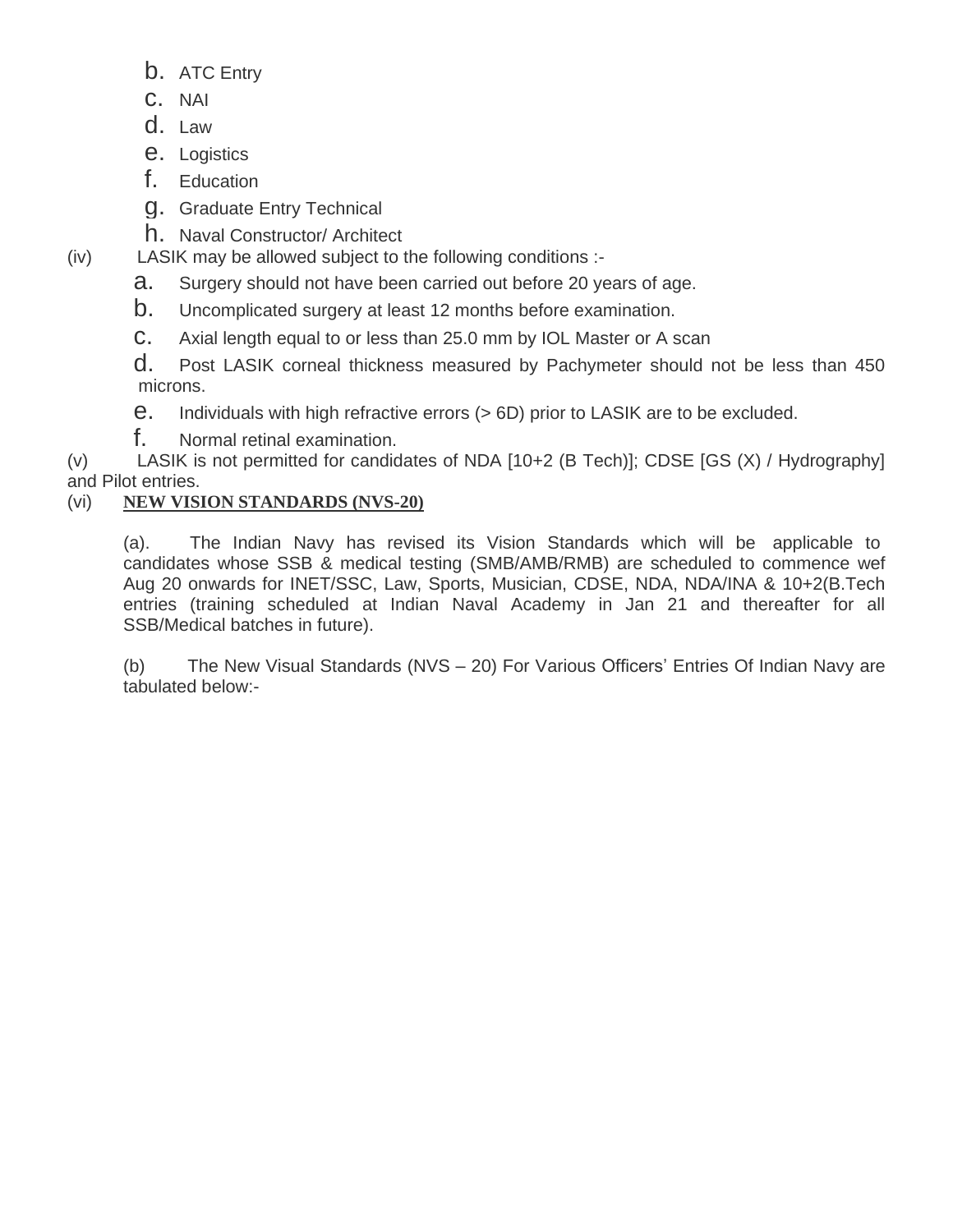| Ser               | Criteria                                                         | NDA(Navy)/<br>NDA (NA)/<br>$10+2$ (B)<br>Tech)/ CW | Aviation#          | <b>ATC</b>              | CDSE/NCC/<br><b>DESSC</b><br>(GS/X)/ PC<br>(GS/X)<br><b>DESSC</b><br>(Hydro) | Graduate<br>Entry<br>Technical/<br><b>Branches</b> | NAIC/Naval<br>Constructor/<br>Architect/<br>Law/Logistics/<br>Education/IT/<br>Musician | SD List<br>Commission |
|-------------------|------------------------------------------------------------------|----------------------------------------------------|--------------------|-------------------------|------------------------------------------------------------------------------|----------------------------------------------------|-----------------------------------------------------------------------------------------|-----------------------|
| (aa)              | Uncorrected<br>Vision                                            | 6/9<br>6/6                                         | $6/6$ 6/9          | 6/9<br>6/9              | 6/12<br>6/12                                                                 | 6/24<br>6/24                                       | 6/60<br>6/60                                                                            | 6/36<br>6/36          |
| (ab)              | <b>Corrected Vision</b>                                          | 6/6<br>6/6                                         | $6/6$ 6/6          | 6/6<br>6/6              | 6/6<br>6/6                                                                   | 6/6<br>6/6                                         | 6/6<br>6/6                                                                              | 6/6<br>6/6            |
| (ac)              | Limits of Myopia                                                 | $-0.75$ D Sph                                      | <b>Nil</b>         | $-0.75$<br>D Sph        | $-1.5$ D Cyl                                                                 | $-3.5$ D<br>Sph                                    | $-3.5$ D Sph                                                                            | $-3.5$ D Sph          |
| (ad)              | Limits of<br>Hypermetropia                                       | $+1.5$ D Cyl                                       | $+1.5$ D<br>Cyl    | $+1.5$ D<br>Cyl         | $+1.5$ D Cyl                                                                 | $+3.5$ D<br>Cyl                                    | $+3.5$ D Cyl                                                                            | $+3.5$ D Cyl          |
| (ae)              | Astigmatism<br>(within limits of<br>myopia and<br>hypermetropia) | $+0.75 D$<br>Sph/Cyl                               | $+0.75$ D<br>Cyl   | $+0.75$<br>D<br>Sph/Cyl | $+0.75$ D<br>Sph/Cyl                                                         | $+2.5$ D<br>Sph/Cyl                                | $\pm$ 2.5 D Sph/<br>Cyl                                                                 | $+2.5$ D<br>Sph/Cyl   |
| (af)              | <b>Binocular Vision</b>                                          | $\rm III$                                          | $\mathop{\rm III}$ | $\rm III$               | $\rm III$                                                                    | III                                                | $\rm III$                                                                               | $\rm III$             |
| (ag)              | <b>Colour Perception</b>                                         | $\bf I$                                            | $\bf I$            | $\rm II$                | $\bf I$                                                                      | $\rm II$                                           | $\rm II$                                                                                | $\rm II$              |
| (ah)              | LASIK/Equivalent<br>Surgery                                      | N <sub>o</sub>                                     | Yes                | Yes                     | Yes                                                                          | Yes                                                | Yes                                                                                     | Yes                   |
| (a <sub>j</sub> ) | Radial<br>Keratotomy                                             | N <sub>o</sub>                                     | N <sub>o</sub>     | <b>No</b>               | N <sub>o</sub>                                                               | N <sub>o</sub>                                     | N <sub>o</sub>                                                                          | N <sub>o</sub>        |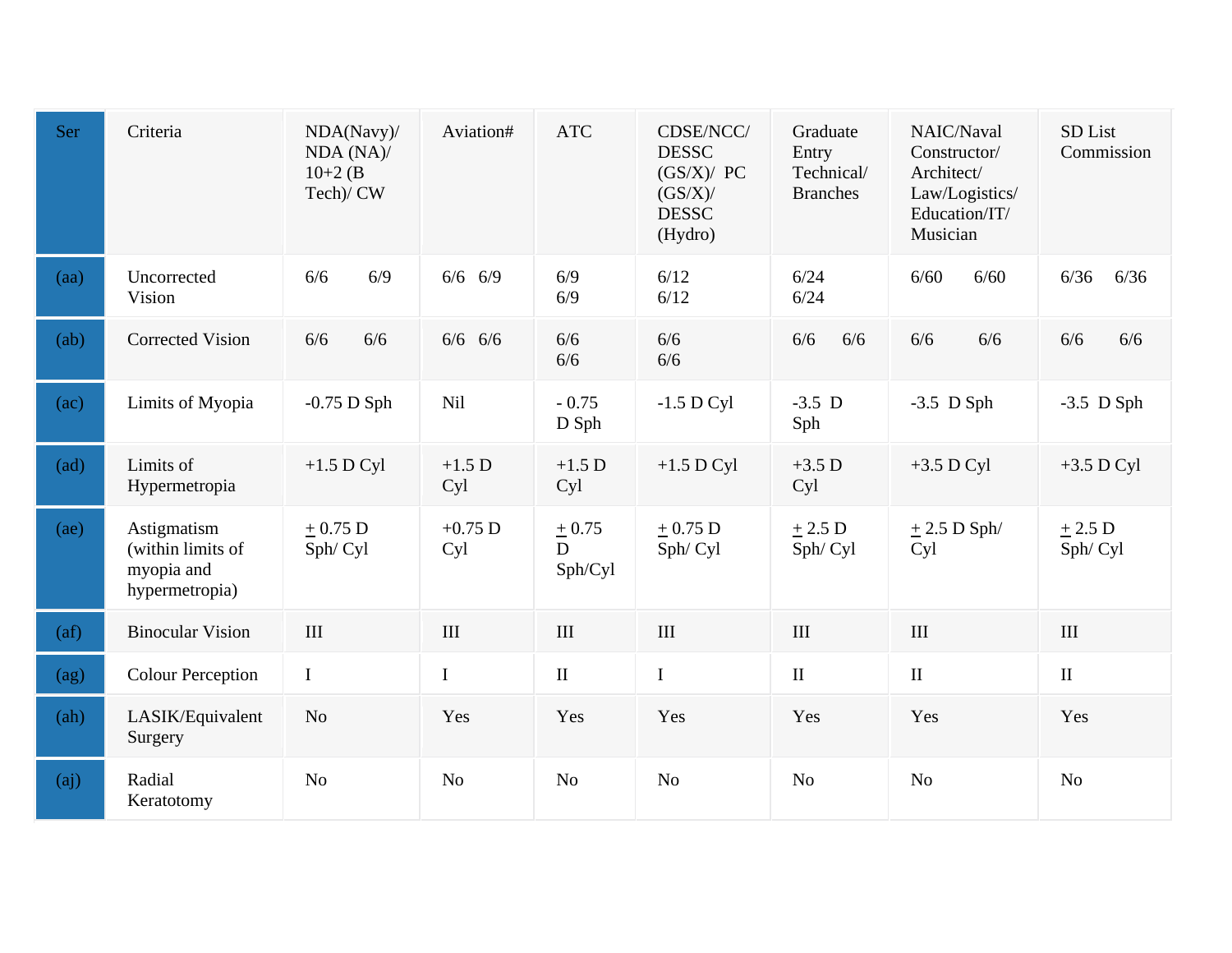- # Additional details for Vision Standdares for Aviation entry are indicated at para 4.
	- (c) The other conditions for revised vision standards are as follows:-

(i) The Kerato Refractive Surgery (PRK/LASIK/SMILE) is permissible for all branches at the time of recruitment, with following conditions:-

• Surgery should not have been carried out before 20 years of age.

• Uncomplicated Surgery at least 12 months before examination (Certificate mentioning the type of refractive surgery, date of surgery and pre-operative refractive error from concerned eye centre is to be produced by the candidate at the time of recruitment medical examination).

• Axial length less than or equal to 26 mm by IOL Master or A Scan.

• Residual corneal thickness measured by Pachymeter should not be less than 450 microns.

Residual refraction less than or equal to  $+1.0$  D Sph or Cyl provided within the permissible limit for the category applied for. However, for Pilot and Observer entries, the residual refraction should be nil.

- Pre-operative refractive error not more than  $+/-6.0D$
- Normal retinal examination

Note: Kerato-Refractory Surgery (PRK, LASIK, SMILE) is not acceptable for special cadres such as submarine, diving and MARCO.

### (ii) **Candidates who have undergone Radial Keratotomy are permanently unfit for all branches**.

(d) Visual Standards for Naval Aircrew at the time of recruitment are as under:-

(i) Visual Acuity : Uncorrected 6/6 in one eye and 6/9 in the other, corrected to 6/6

| (ii)   | <b>Colour Perception</b> | : $I(MLT)$                                 |
|--------|--------------------------|--------------------------------------------|
| (iii)  | Myopia                   | $:$ Nil                                    |
| (iv)   | Limits of Hpermetropia   | : + 1.5.0 D Cyl                            |
| (v)    | Astigmatism              | : +0.75 D Cyl                              |
| (vi)   | <b>Maddox Test</b>       |                                            |
|        | At 6 Meters              | : Exo 6.00<br>Eso 6.00<br>Hyper/Hypo 1.00  |
|        | At 33 cms                | : Exo 16.00<br>Eso 6.00<br>Hyper/Hypo 1.00 |
| (vii)  | <b>Bishop H Test</b>     | : Exo 0.4<br><b>Eso 05</b>                 |
| (viii) | Convergence              | : Upto 9 Cms                               |
| (ix)   | <b>Cover Test</b>        |                                            |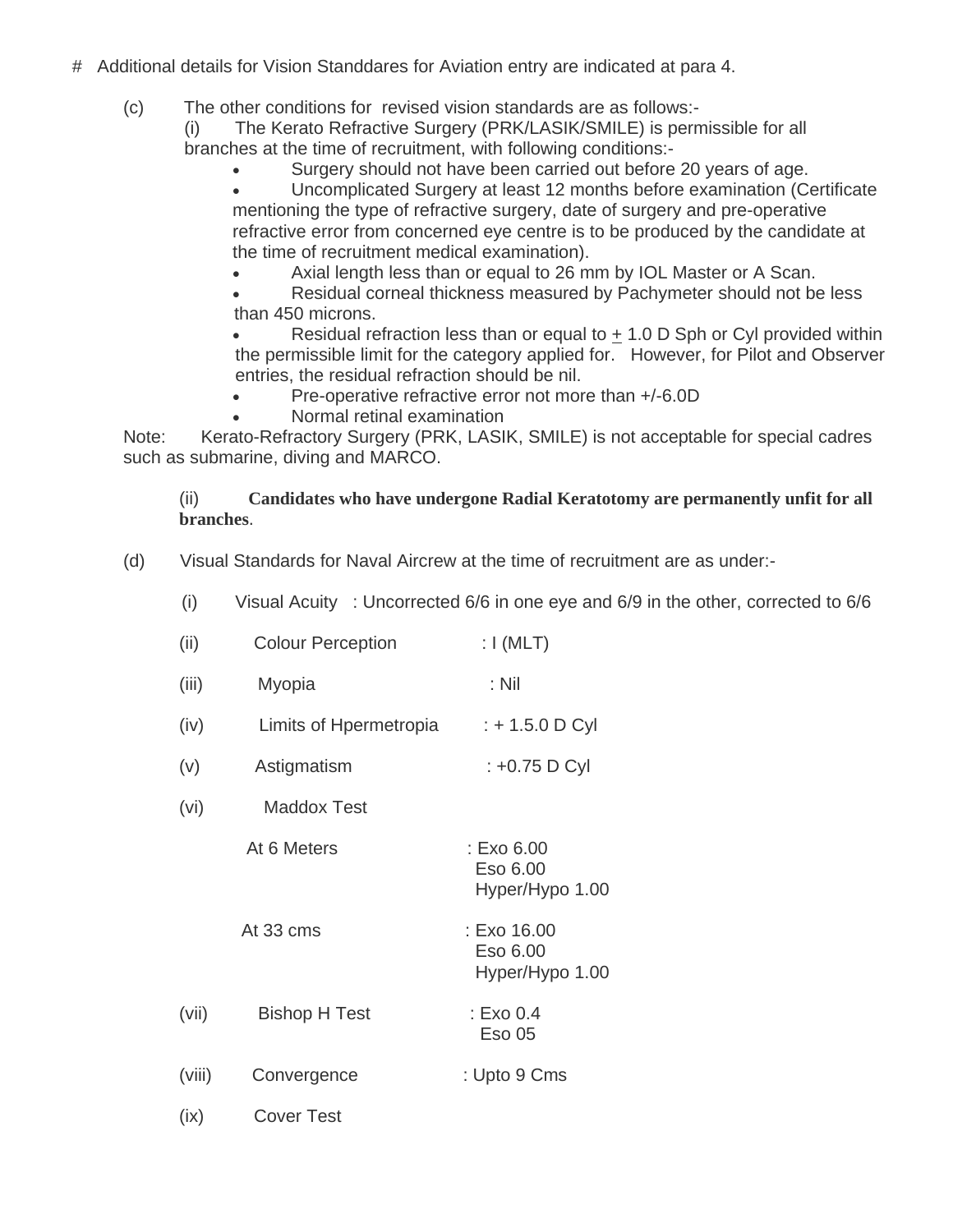|     | For distance            | : Lateral Divergence/ Convergence recovery<br>Rapid and complete |
|-----|-------------------------|------------------------------------------------------------------|
|     | For Near                | : Lateral Divergence/Convergence recovery<br>Rapid and complete  |
| (x) | <b>Binocular Vision</b> | : Grade III                                                      |

### 9. *Ear, Nose and Throat*.

a. *Ear*. History or recurrent ear ache, tinnitus or vertigo, impairment of hearing, disease of the external meatus including atresia, exostosis or neoplasm which prevent a thorough examination of the drum, unhealed perforation of the tympanic membrane, aural discharge or sign of acute or chronic suppurative otitis media, evidence of radical or modified radical mastoid operation.

#### *Notes:-*

1. A candidate should be able to hear forced whisper at a distance of 610 cms with each ear separately with back to the examiner.

2. The operation of tympanoplasty with or without cortical mastoidectomy for a dry central perforation of tympanic membrane is considered curative once the graft has taken up provided tympanic membrane is intact, mobile with free field hearing of 610 cms in each ear separately and a normal hearing threshold on pure tone audiometry. A gap of three months is considered adequate after operation of complete healing and graft stabilization. For fitness, the candidate should also show a normal compliance on Tympanometry.

(b) *Nose.* Disease of the bones or cartilages of the nose, marked nasal allergy, nasal polyps, atrophic rhinitis, disease of the accessory sinuses and nasopharynx.

*Note:-* Simple nasal deformity not causing disfigurement, minor septal deviation not interfering with nasal airway and small traumatic septal perforation which are asymptomatic are acceptable.

(c) *Throat*. Disease of throat palate, tongue, tonsils, gums and disease or injury affecting the normal function of either mandibular joints.

(d) *Disease of the larynx and impediment of speech.* Voice should be normal. Candidates with pronounced stammer will not be accepted.

10. *Dental Condition*. It should be ensured that a sufficient number of natural and sound teeth are present for efficient mastication.

 (a) A candidate must have a minimum of 14 dental points to be acceptable in order to assess the dental condition of an individual. Dental points less than 14 are a cause of rejection. The dental points are allotted as under for teeth in good opposition with corresponding teeth in the other jaw:-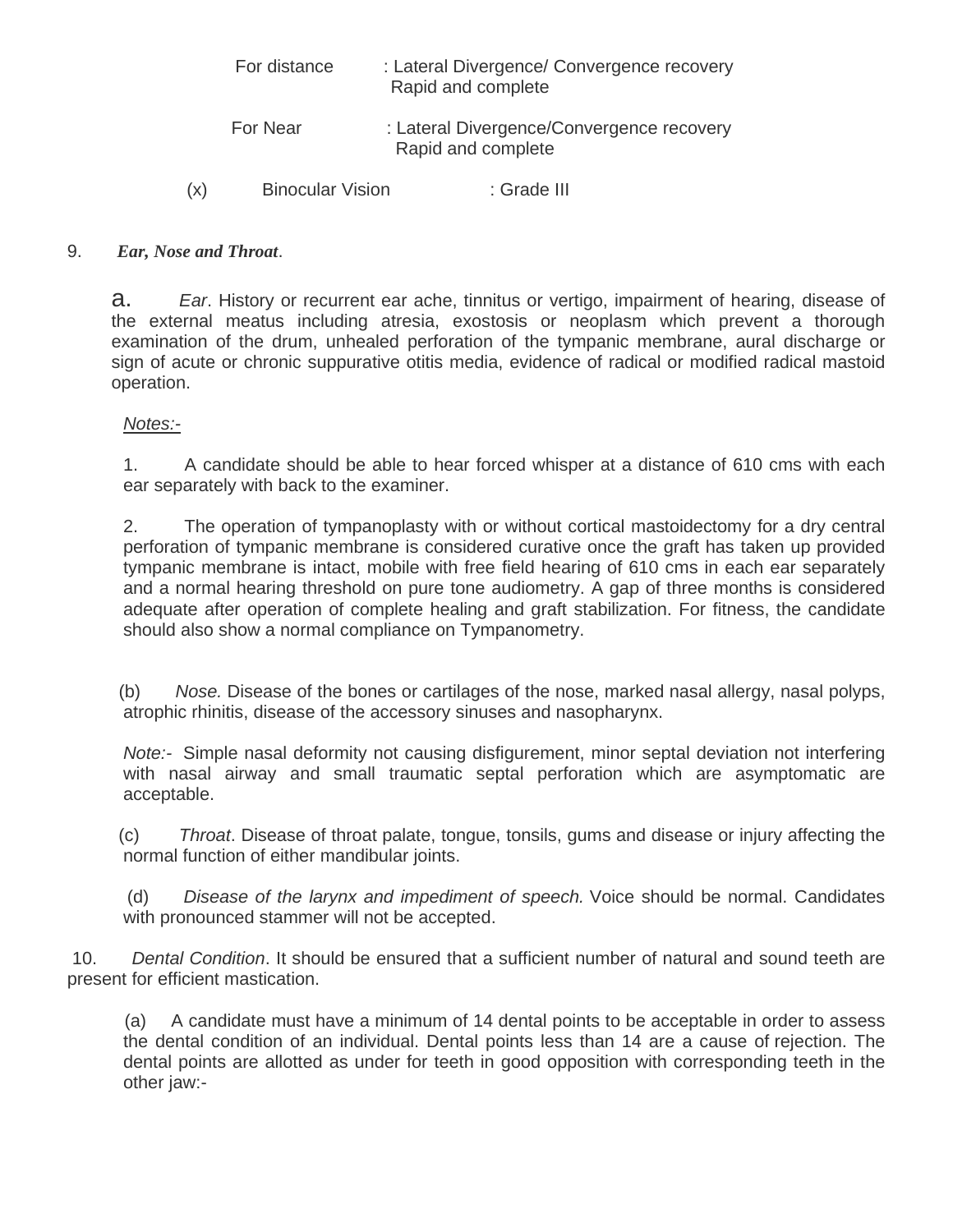(i) Central incisor, lateral incisor, canine,  $1^{st}$  Premolar,  $2^{nd}$  Premolar and under development third molar with 1 point each.

(ii)  $1$ <sup>st</sup> molar and  $2^{nd}$  molar and fully developed  $3^{rd}$  molar with 2 points each. (iii) When all 32 teeth are present, there will be a total count of 22 or 20 pints according to whether the third molars are well developed or not.

- (b) The following teeth in good functional apposition must be present in each jaw:-
	- (i) Any 4 of the 6 anteriors.
	- (ii) Any 6 of the 10 posteriors.

All these teeth must be sound/ repairable.

- (c) Candidates suffering from severe pyorrhea will be rejected. Where the state of pyorrhea is such that in the opinion of the Dental Officer, it can be cured without extraction of teeth, the candidates may be accepted. A note about the affected teeth is to be inserted by the Medical/ Dental Officer in the medical documents.
	- (d) Artificial dentures are not to be included while counting the dental points.
- 11. *Neck*.

a. Enlarged glands, tubercular or due to other diseases in the neck or other parts of the body.

*Note:-* Scars of operations for the removal of tubercular glands are not a cause for rejection provided there has been no active disease within the preceding five years and the chest is clinically and radiologically clear.

- b. Disease of the thyroid gland.
- c.
- 12. *Skin and Sexually Transmitted Infection (STI)*.
	- a. Skin disease unless temporary or trivial.

b. Scars which by their extent or position cause or are likely to cause disability/ or marked disfigurement.

- c. Hyperhydrosis Palmar, plantar or axillary.
- d. Congenital, active or latent sexually transmitted diseases.

*Note:-* In cases with old healed scar over the groin or penis/ vagina suggestive of past STI, blood will be tested for STI (Including HIV) to exclude latent Sexually Transmitted Disease.

- 13. *Respiratory System*.
	- a. History of chronic cough or Bronchial Asthma.
	- b. Evidence of pulmonary Tuberculosis.

c. Evidence of diseases of bronchi, lungs or pleurae detected on radiological examination of the chest will disqualify the candidate.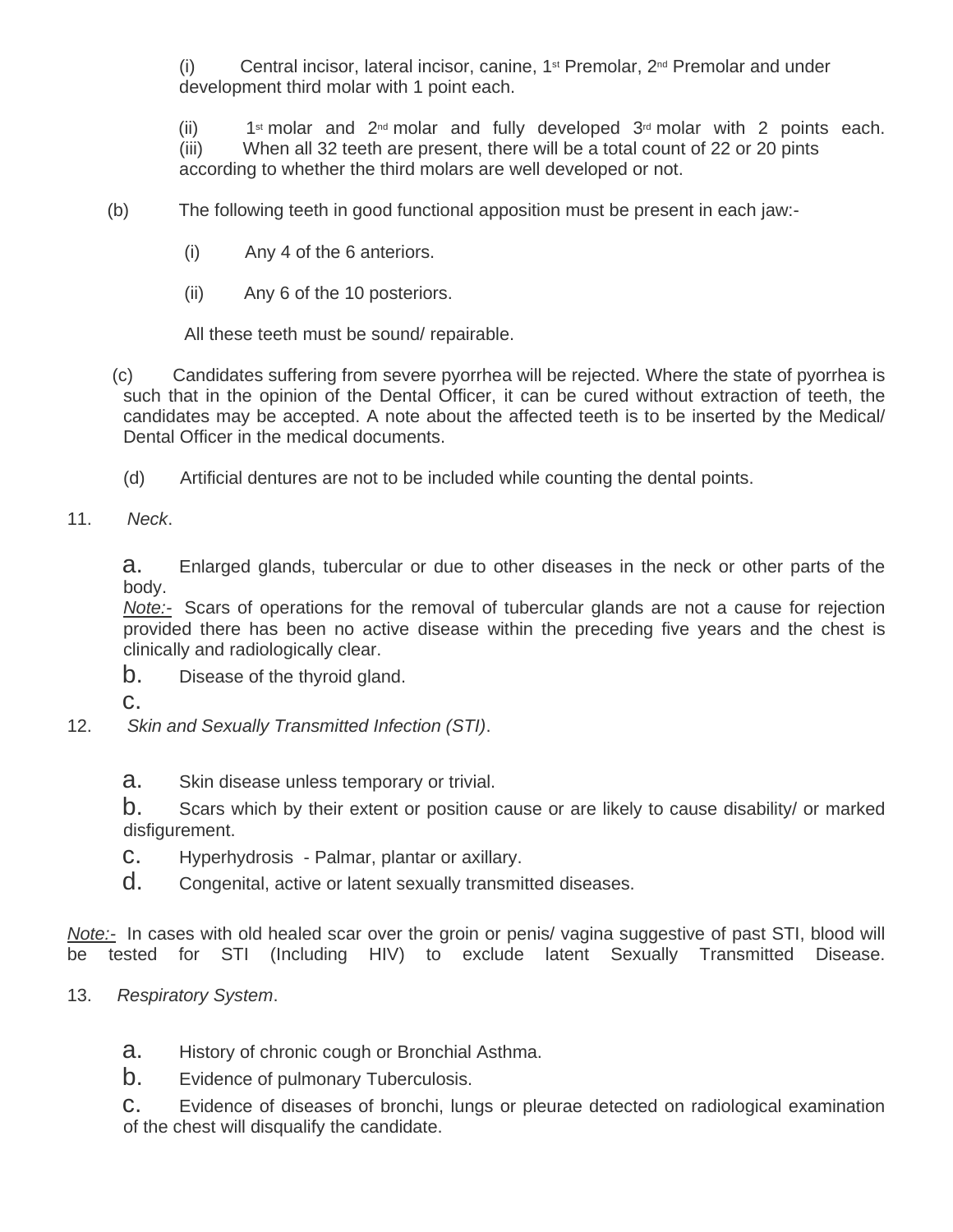*Note:-* An X-Ray examination of the chest will be carried out.

14. *Cardio-Vascular System*.

 (a) Functional or organic disease of the heart or blood vessels, presence of murmurs or clicks on auscultation.

 (b) Tachycardia (Pulse Rate persistently over 96/min at rest), bradycardia (Pulse Rate persistently below 40/ min at rest), any abnormality of peripheral pulse.

d. Blood pressure exceeding 140 mm Hg systolic or 90 mm Hg diastolic.

e.

15. *Abdomen*.

(a) Evidence of any disease of the gastro-intestinal tract, enlargement of liver, gall bladder or spleen, tenderness on abdominal palpation, evidence/ history of peptic ulcer or previous history of extensive abdominal surgery. All officer entry candidates are to be subjected to the Ultra Sound Examination of the abdominal and pelvic organs for detecting any abnormalities of the internal organs.

(b) Inguinal or any other hernia or tendency thereto.

*Note:-* Those who have been operated for hernia/ hydrocele, varicose veins, varicocele may be declared fit provided:-

- i. Six months have elapsed since the operation for hernia and six weeks for other minor operations. Documentary proof to this effect is to be produced by the candidate.
- ii. General tone of the abdominal musculature is good.
- iii. There has been no recurrence of hernia or any complication connected with the operation.

iii. Fistula-in-Ano, Anal Fissure and Hemorrhoids unless satisfactory treatment has been carried out.

- 16. *Genito-Urinary System*.
- a. Any evidence of disease of genital organs.
- b. Bilateral undescended testis, unilateral undescended testis retained in the inguinal canal or at the external abdominal ring unless corrected by operation. Absence of one testis is not a cause for rejection unless the testis has been removed on account of disease or its absence has affected the physical or mental health of the candidate.
- c. Disease or malformation of the kidneys or urethra.
	- (d) Incontinence of urine and nocturnal enuresis.
	- (e) Any abnormality on examination of urine including albuminuria or glycosuria.
	- 17. *Central Nervous System*.
- a. Organic disease of Central Nervous System.
- b. Tremors.
- c. Candidates with history of fits and recurrent attacks of headache/ migraine will not be accepted.